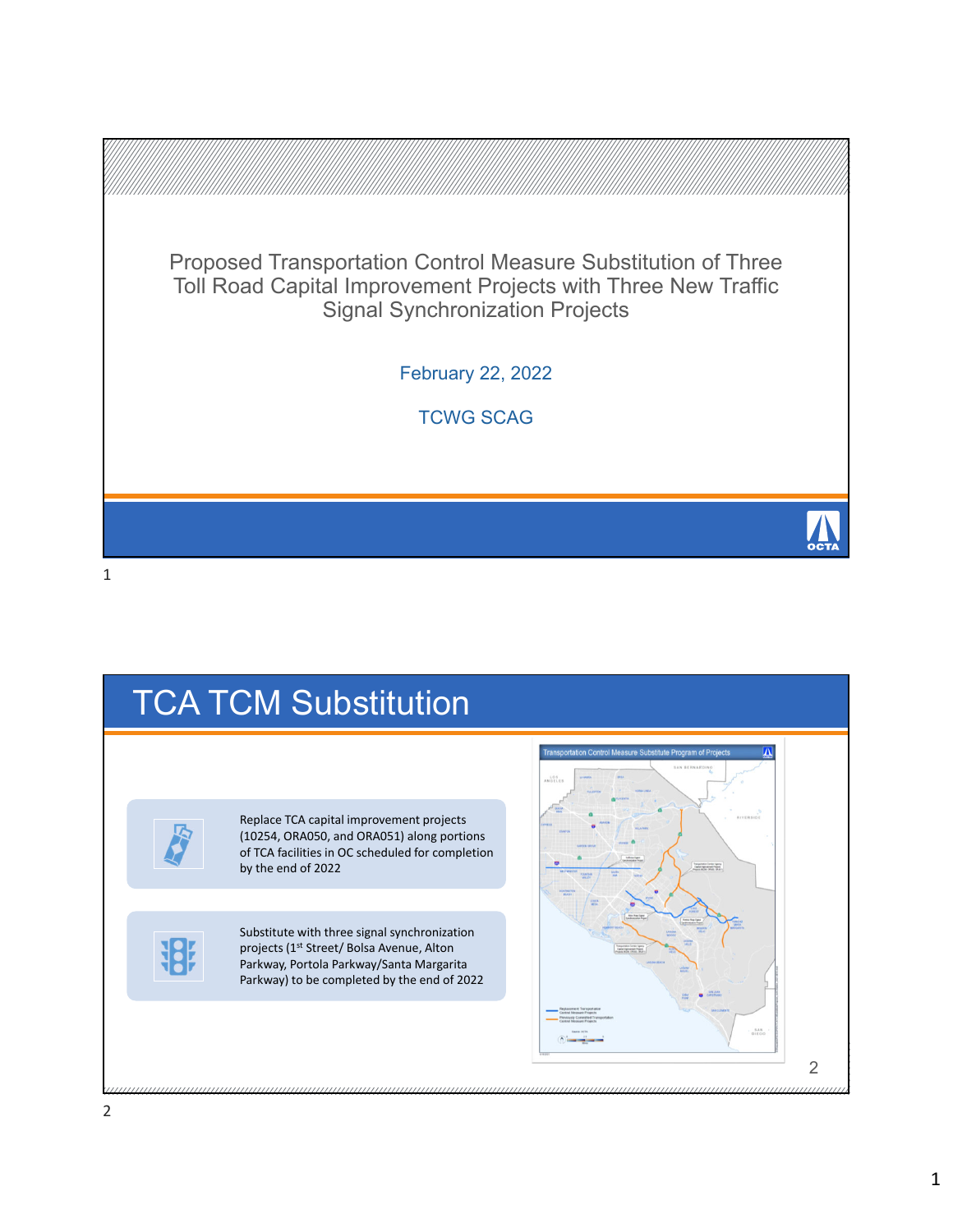



3

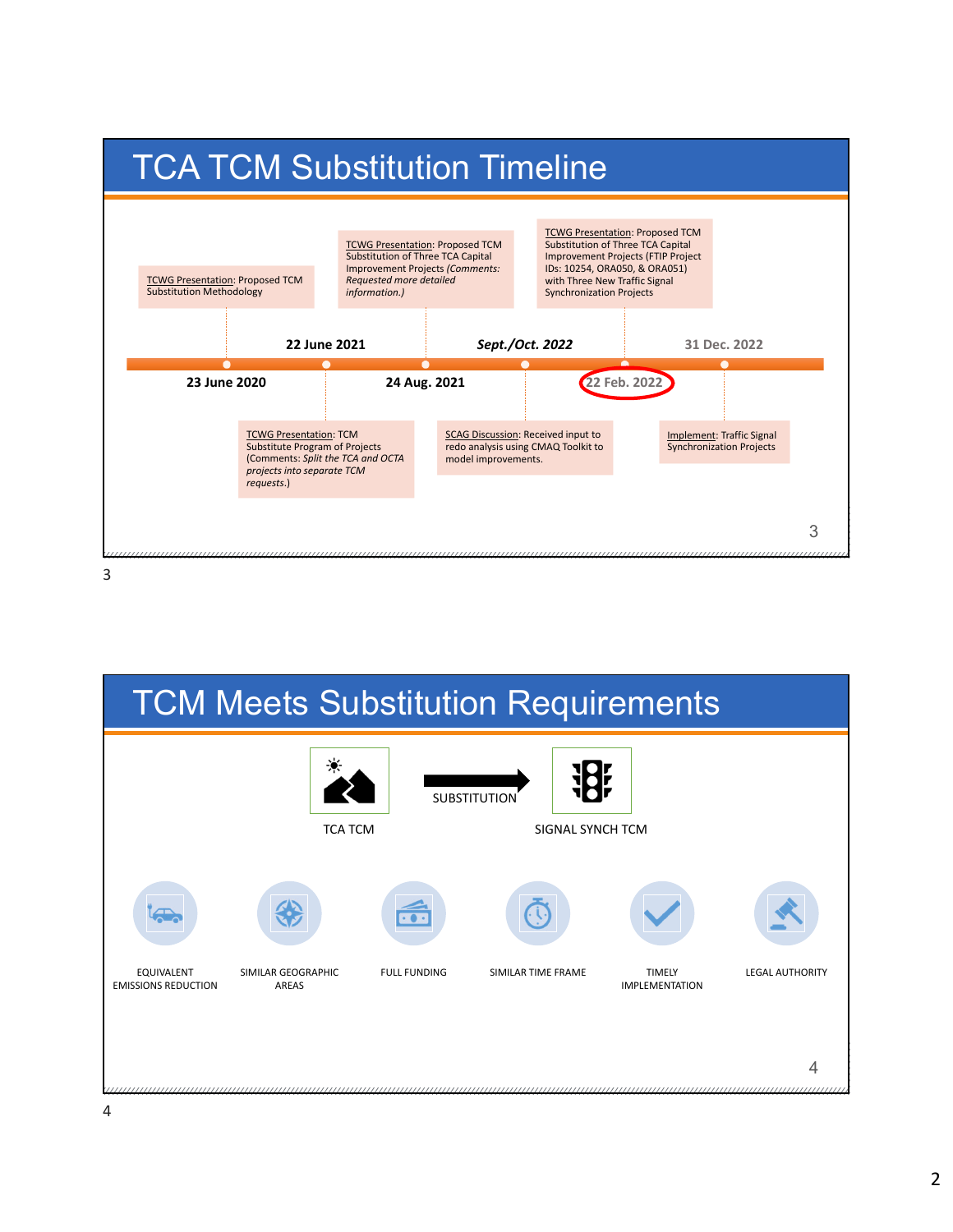| <b>Emissions Analysis Methodology</b>                                                                                                                                                                                                                                                                                                                                                                                                                                                                                                                                                                                                                      |  |  |  |  |  |  |  |  |
|------------------------------------------------------------------------------------------------------------------------------------------------------------------------------------------------------------------------------------------------------------------------------------------------------------------------------------------------------------------------------------------------------------------------------------------------------------------------------------------------------------------------------------------------------------------------------------------------------------------------------------------------------------|--|--|--|--|--|--|--|--|
|                                                                                                                                                                                                                                                                                                                                                                                                                                                                                                                                                                                                                                                            |  |  |  |  |  |  |  |  |
| Step 1: Obtain roadway daily VMT and speed data from OCTAM for "TCA TCM Projects" and "No Project" Alternatives<br>. Existing 2016 and Future 2045                                                                                                                                                                                                                                                                                                                                                                                                                                                                                                         |  |  |  |  |  |  |  |  |
| Step 2: Run EMFAC 2017 using input data from OCTAM for both the "TCA TCM Projects" and "No Project" Alternatives                                                                                                                                                                                                                                                                                                                                                                                                                                                                                                                                           |  |  |  |  |  |  |  |  |
| . Performed for summer, winter, and annual                                                                                                                                                                                                                                                                                                                                                                                                                                                                                                                                                                                                                 |  |  |  |  |  |  |  |  |
| Step 3: Apply CMAQ Toolkit methodology to account for signal synchronization benefits                                                                                                                                                                                                                                                                                                                                                                                                                                                                                                                                                                      |  |  |  |  |  |  |  |  |
| . Inputs: average annual daily traffic, peak hour volumes, average cycle length, average number of lanes, existing travel time, and truck percentages<br>. Outputs: emissions reductions for the three signal synchronization projects<br>. Estimate EMFAC emissions results of the "Proposed TCM Substitute Projects" by subtracting the signal synchronization benefits from the "With No Projects"<br>•Interpolation of travel activity data between base year 2016 and forecast year 2045 (horizon year) results were used to estimate the emissions for interim year 2022<br>(completion year) and 2037 (2015 8-hour ozone standard attainment year). |  |  |  |  |  |  |  |  |
| Step 4: Compare emissions outputs from Steps 2 and 3 between the alternatives to identify the emission-related improvements                                                                                                                                                                                                                                                                                                                                                                                                                                                                                                                                |  |  |  |  |  |  |  |  |
|                                                                                                                                                                                                                                                                                                                                                                                                                                                                                                                                                                                                                                                            |  |  |  |  |  |  |  |  |
|                                                                                                                                                                                                                                                                                                                                                                                                                                                                                                                                                                                                                                                            |  |  |  |  |  |  |  |  |
|                                                                                                                                                                                                                                                                                                                                                                                                                                                                                                                                                                                                                                                            |  |  |  |  |  |  |  |  |

5

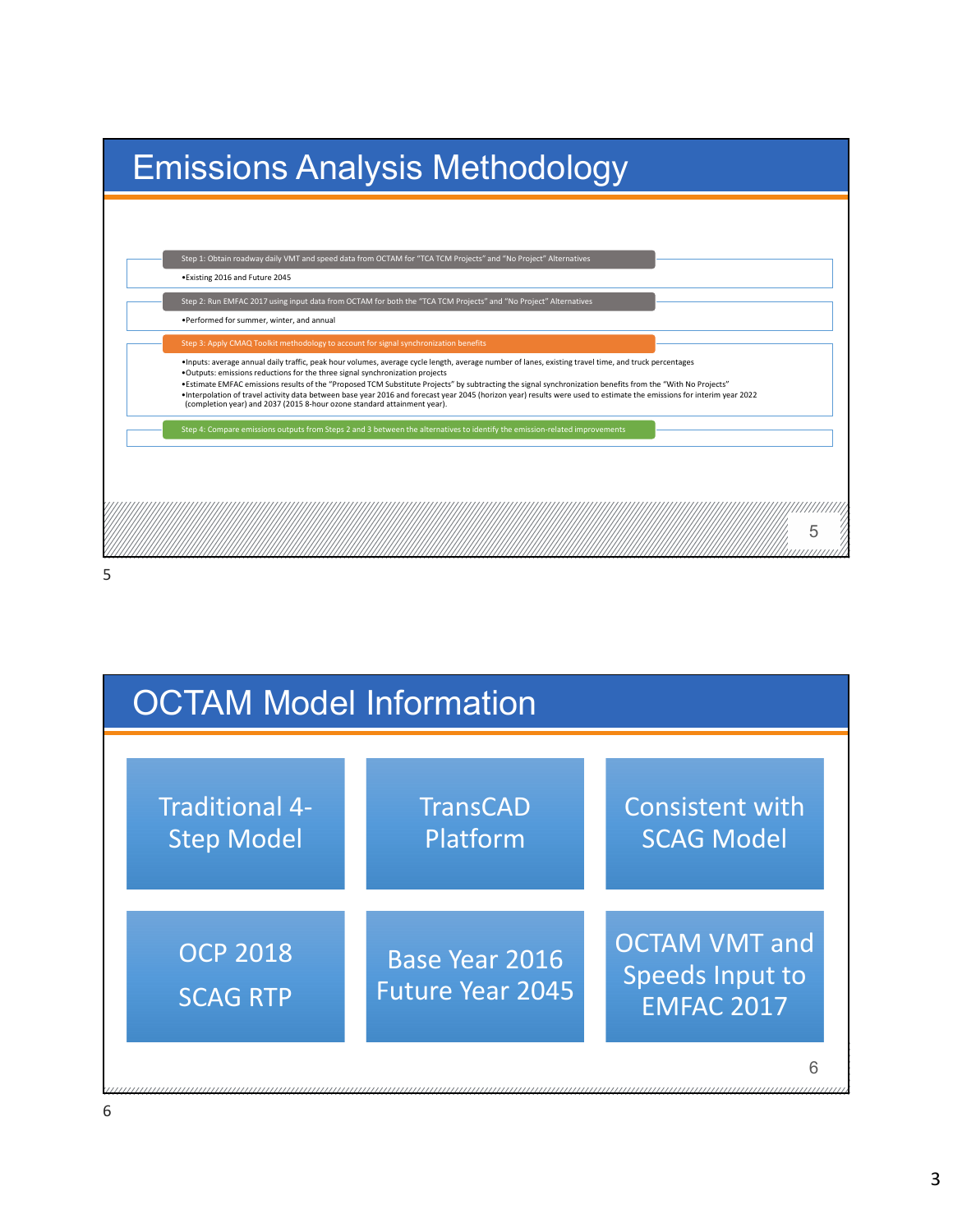